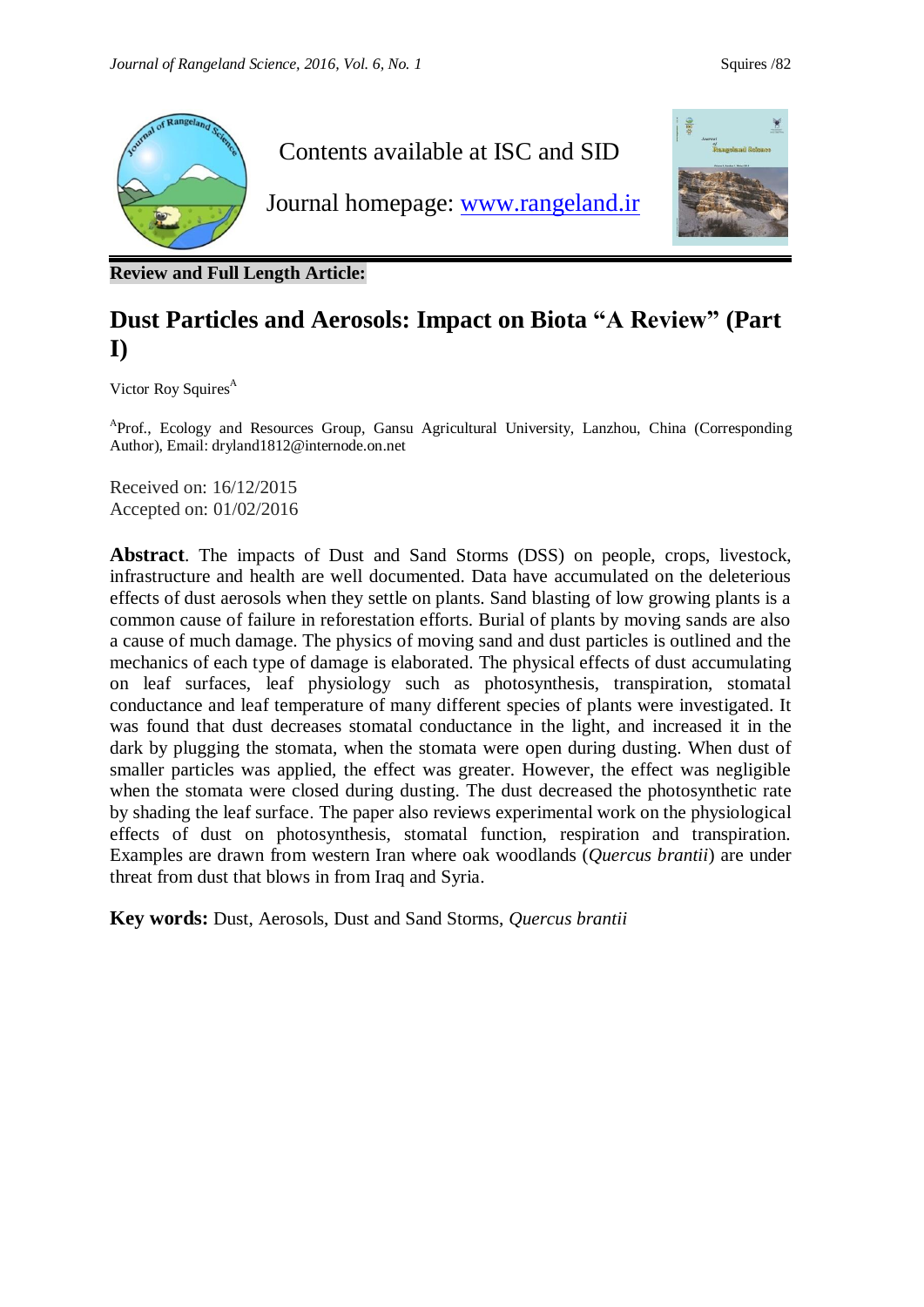# **Introduction**

Research on the effects of dust pollution on plant communities and their associated biota, both vertebrate and invertebrate, suggest that the effects of dust may be important and are worthy of greater research attention. Dust is considered as one of the most widespread air pollutants. Observations of dust deposits on vegetation in regions prone to frequent and severe dust storms in western China, western Iran and elsewhere show that the effects of dust on crops, grasslands, woodlands, and cryptogam (lichen etc.) communities are particularly affected. Dust accumulation, especially on xerophytes that frequently are hirsute or have vesicles to assist in salt excretion, are affected by reduced rates of photosynthesis, respiration and transpiration. Farmer (1993) provided a comprehensive review of the global literature on the effects of dust on plants and their communities. Various studies have reported a serious setback in plant physiology due to the effect of dust (Vardaka *et al.,* 1995). Chemical composition of dust, its particulate size (Fluckiger*,* 1979) and deposition rate determine its influence or toxicity on plants (Van Jaarsveld, 2008). Dust particulates are reported to be absorbed through the outer surface of the plants showing some common effects such as chlorophyll degradation, necrosis, and reduction in photosynthesis and decline in growth (Davison and Blakemore, 1976). Dust deposition reduces diffusive resistance and increases temperature of leaf making the tree more likely to be susceptible to drought (Farmer, 1993).

 Visible injury symptoms may occur and generally there is decreased productivity. Most of the plant communities are affected by dust deposition so that community structure is altered. Cryptogam dominated communities (lichen etc) are the most sensitive of those studied. However, there have been very detailed studies on natural

systems in dust prone regions. The effects of sand blasting on vegetation has received more attention, especially in China where large-scale afforestation efforts have been a feature of rural development in Dust and SandStorm (DDS) prone areas for many decades (Heshmati, 2014). Tree seedlings, planted in their tens of thousands, are particularly susceptible to abrasion by dust and sand particles.

#### **Dust types and principal characteristics**

Some dust types are more destructive than others. Dust types are also understudied. Dusts consist of solid matter in a minute and fine state of subdivisions so that the particles are small enough to be raised and carried by wind. They may originate from many sources. A large range of industrial processes can produce particulate emissions many of them as aerosols that can bond with dust aerosols arising from the soil surface. Fe and Al and  $S_0$  are common in emissions from industrial processes and mining. The main processes that regularly cause problems, however, are those concerned with mineral extraction. This ranges from the quarrying itself to the various processing operations (e.g. cement manufacture or coal processing). Dust suppression in these operations is more difficult and dust levels can be very high. Mineral extraction is increasing in many countries in order to meet increased construction demand. Roads are a further common source of dust. Aerosols may be produced from car exhausts and from the road surfaces. A number of characteristics of dust are important in considering its impacts. Dust, depending on its source, can have both a physical and a chemical impact. For example, much of the salt laden dust from the bed of the dried up Aral Sea is highly toxic as a result of the accumulation of pesticides and salinity (Olorvsky and Olorvsky, 2000). In the Aral Sea basin salt is an indispensible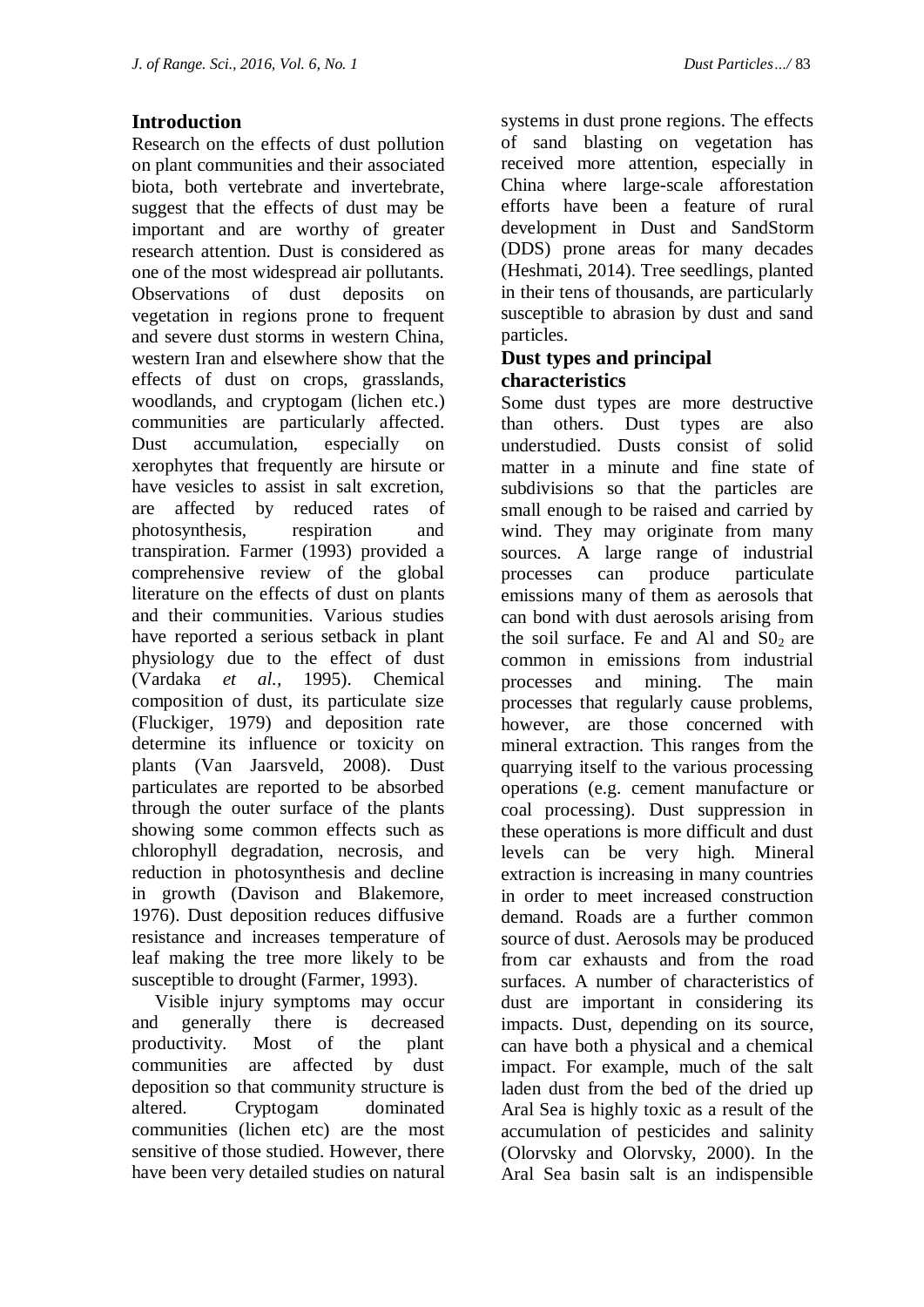component and companion of dust. Chemical analysis revealed at 47.4% of the deposit was soluble salts and 52.6% was insoluble residue. From the total amount of salts, sulphates accounted for 90.6%, chlorides for 7.4% and bicarbonates for 2%. Dust-salt storms are commonly observed over the giant solonchaks of Central Asia, in Iran, India and the western deserts of USA and in the Lake Eyre basin in Australia. These dusts are detrimental to plants and other biota. The chemistry of dusts is varied. Some dusts are relatively inert in their chemical effect *others can be highly toxic.* For example*,* dust that passes over western China collects aerosols from fly ash from coal-fired power stations, from steel mills, and from petro-chemical plants. When dust particles mix with emissions from industrial and urban sites, it triggers chemical changes inducing morphological deformation of primary particles along with formation of new secondary ones.

#### **a. Entrainment and Deposition of dust**

Dust is entrained if the soil surface is dry (the critical surface wetness is 0.3 on a scale of 0 (dry) to 1 (saturated) and wind velocity exceeds a threshold (about 7 m/sec). It is also likely to be more severe if there is a vertical updraft as well as a horizontal air flow. The threshold friction velocity for lifting dust is 60 (cm/s) (Fig. 1).



**Fig. 1.** Sketch from a video capture of (a) the side view (b) and front-view of dust storm peak as a cold front passed through the Hexi Corridor, Gansu March, 2002

Field observations and wind tunnel laboratory research allow us to understand the physical process (Squires, 2001). Consider a surface made up of separate particles that are held in place by their own weight and some inter-particle bonding. At a low speed wind, there will be no indication of motion, but when the wind force reaches the threshold value a number of particles will begin to vibrate. Increasing the wind speed still further, a number of particles will be ejected from the surface into the airflow. When these injected particles impact back on the surface, more particles are ejected, thus starting a chain reaction. Once ejected, these particles move in one of three modes of transport depending on particle size, shape and density of the particle. These three modes are designated suspension, saltation and creep. Its size and density determine movement pattern of sand-dust particles (Table 1).

Particle Size (mm) Period of Suspension (time) Comment/Description 0.1 0.3-3.0 seconds Fine sand 0.01 0.83-8.3 seconds Dust. Can go up to 700 m high 0.001 0.95-9.5 seconds Fine clay can go up to 77 km high

**Table 1.** Movement of soil particles under a wind force of 15 metres/second

The suspension mode involving dust particles of less than 0.1 mm in diameter and clay particles of 0.002 mm in diameter are small in size and light in density and can be lifted by vertical air

currents carried over long distances (Squires, 2000).

A number of factors determine rates of dust deposition (Yang *et al.,* 2000). Many of these are similar to those governing deposition of other pollutants. An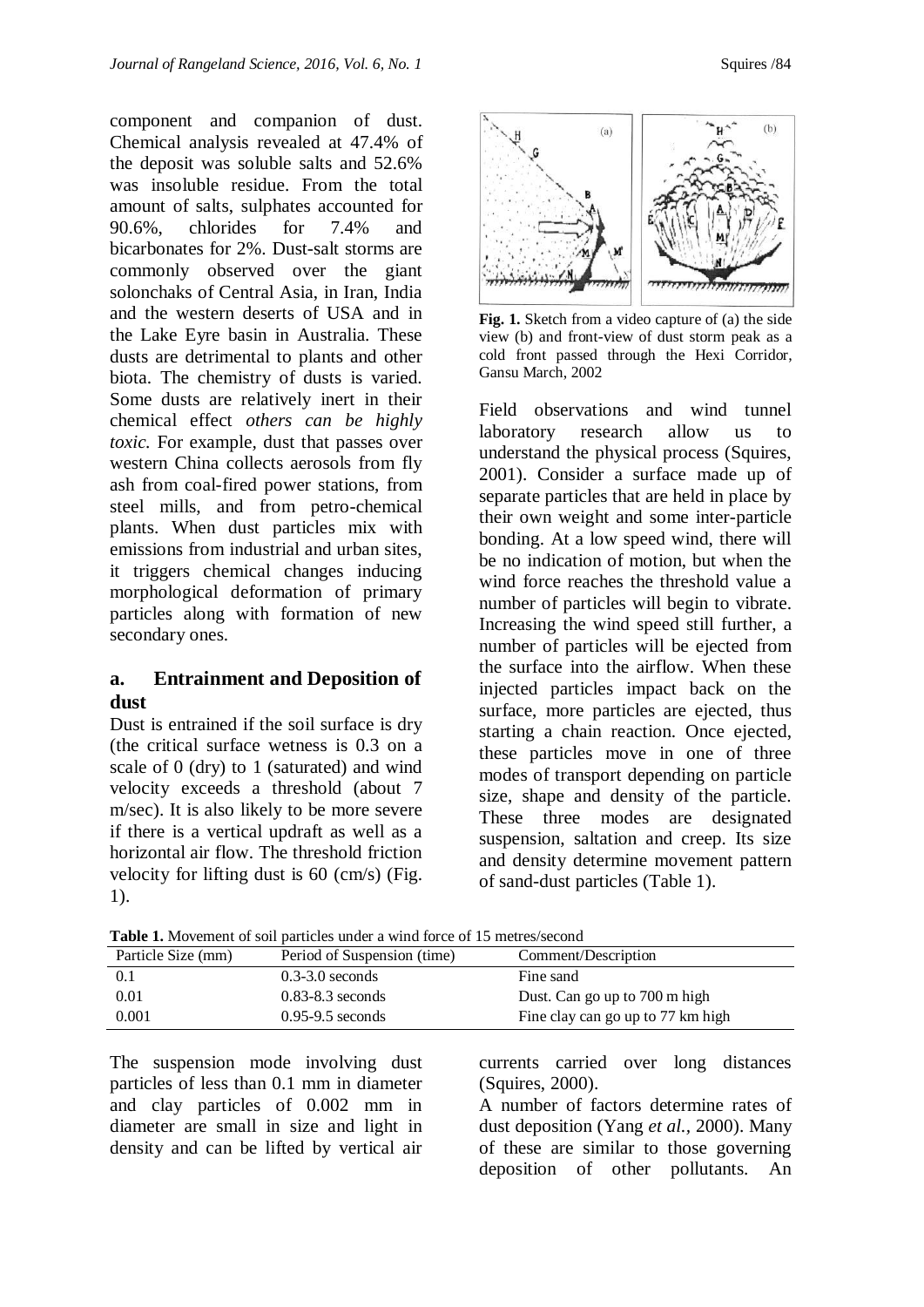increase in surface roughness causes a significant increase in deposition rates. This is particularly important for xerophytic plants, many of which have rough, sclerophyllous leaves, often with hairs or bristles. Deposition is likely to occur at a rate dependent on particle size. The heavier particles are deposited sooner but a greater deposition rate may occur at high wind speeds and for particles greater than  $10 / \mu m$  diameter, much of it caused by collisions at the higher wind speeds and changes in trajectory.

 Arslan and Boybay (1990) studied dust fall mechanisms and concluded that dust from nearby sources such as cement works had particulates of >30 µm that travelled relatively short distances. Work of a joint Japan-China team showed that dust aerosols, by contrast can travel thousands of km from the point of entrainment.

#### **Dust deposition onto vegetation**

Dust falling onto plants may physically smother the leaves. Thus the absolute level of deposition is important. This is affected by dust emission rates after entrainment, by meteorology and conditions on the leaf surface. Wet surfaces contribute to increased deposition. Thus while rain may partially wash leaves clean of deposited dust, the resulting wet surfaces may then experience higher deposition rates. Chaturvedi *et al.,* (2013) analysed the effect of Dust Load (DL) on the leaf attributes of the four tree species (*Tectona grandis, Syzygium cumini*, *Anthocephalus cadamba)* planted along the roadside at a low pollution site and a highly polluted industrial area in India. The studied leaf attributes were: leaf area, Specific Leaf Area (SLA), Relative Water Content (RWC), Leaf Nitrogen Content (LNC), Leaf Phosphorus Content (LPC), Chlorophyll Content (Chl), maximum stomatal conductance  $(Gs_{max})$ , maximum photosynthetic rate  $(A_{\text{max}})$  and

intrinsic Water-Use Efficiency (WUEi). Results showed significant effect of sites and species for DL and the leaf attributes. Average dust load across the four tree species was 28 times greater near the industrial site than at the low pollution site. Maximum DL was observed for *Tectona grandis* near the industrial site and the minimum for *Syzygium cumini* at the low pollution site. Crop architecture seemed to account for the differences between species in their propensity to accumulate dust. Maximum photosynthetic rate was suppressed by DL in all four tree species but some (*Anthocephalus cadamba* and *Syzygium cumini* L.) were less affected than others.

 Dust can physically block stomata. Krajickova & Mejstrik (1984) noted that the stomatal diameter was 8-12/µm for a range of plant species and that dust particles, especially dust aerosols are much smaller. The diffusive resistance in leaves is increased in some cases where dust has accumulated and it was suggested that the dust may act directly on the guard cells, though the mechanisms for this are uncertain (cited in Farmer, 1993). Other effects are increased rate of transpiration, increase in leaf temperature, reduced rate of photosynthesis, cell plasmolysis, leaf necrosis, leaf rolling, inhibition of leaf expansion and interference with pollination and fruit set. This last mentioned is of great concern to orchardists.

 All of these lead to lower levels of productivity and in serious instances, loss of whole communities of plants. In addition to physiological effects, there is physical injury and growth reduction. Which of these effects is dominant will depend on the type of dust. Dust effects on plants may occur as result of changes to the soil. This may be one of the most important long term effects that contribute to loss of whole plant communities (see below for case study on oak woodlands in western Iran).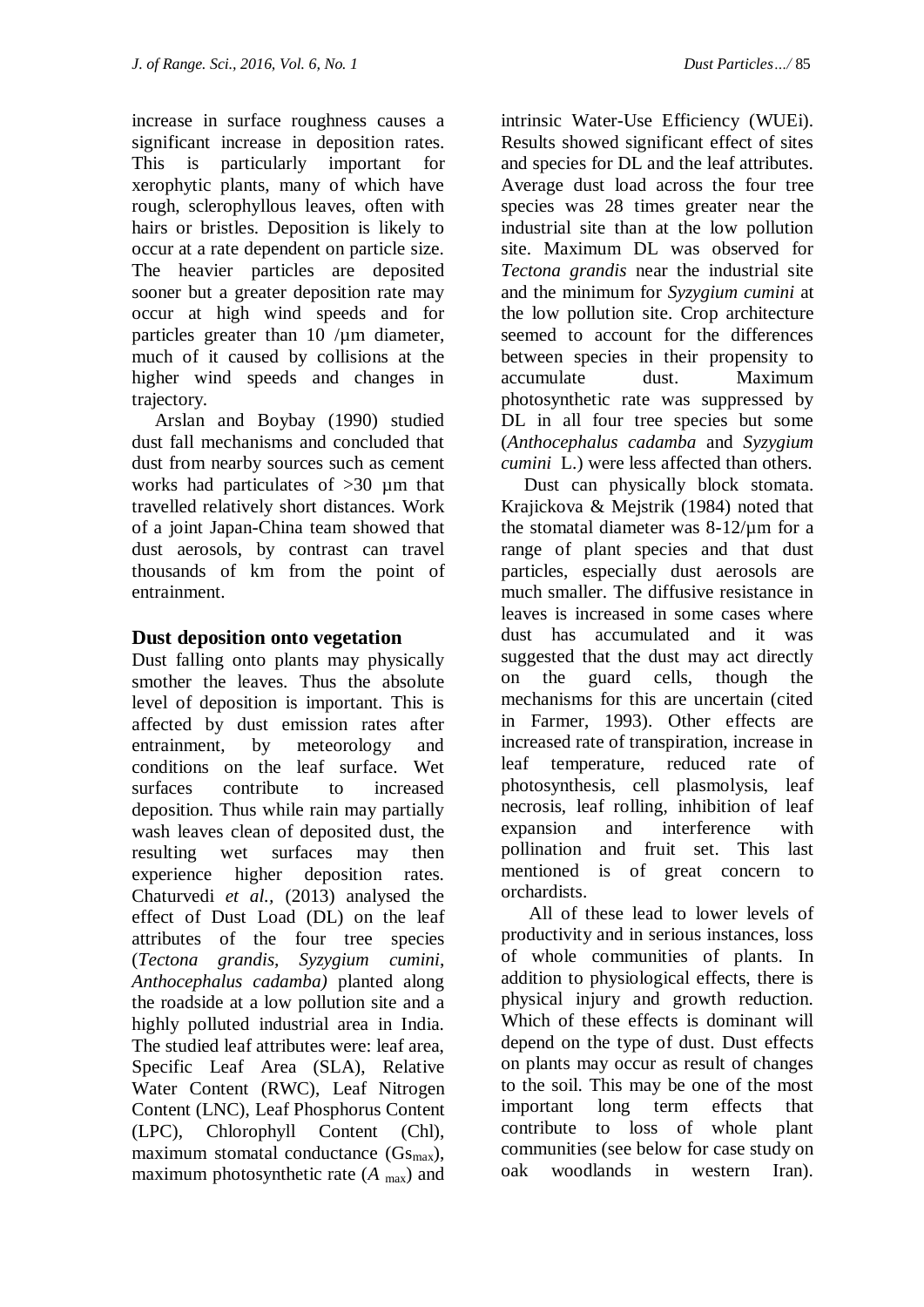Depending on the source of the dust there may be pollutants that damage the soil surface or dust deposits that change the pH or other factor. e.g. high Fe or Al can affect uptake of other soil nutrients.

# **a. Effect of dust deposition on grasslands and other rangelands**

The earliest reference to dust effects on a natural community are those of Parish (1910) concerning cement dust deposition onto shrub and grassland vegetation in California. On slopes facing the cement factories there were almost pure stands of *Artemisia californica*, with species such as *Encelia farinosa, Salvia apiana and Salvia mellifera* having declined or become extinct. The leaves of *Aspidotis californica* are narrow and although dusty, did not allow the production of hard surface scales which occurred on the other species. These leaves still become yellow, but generally the species remained resistant.

 The most extreme effects of dust on grassland were those found by Krajickova & Mejstrik (1984) around a magnesite factory in Czechoslovakia. There deposition was so great that surface crusts were often formed on the leaves and stems. Species that usually occur in this region, such as *Lolium perenne, Polygonum aviculare* and *Poa annua*, were replaced by *Puccinellia distans, Chenopodium glaucum* and *Agropyron repens*. The community here seemed to be responding to the very high ionic levels in the soil as the tolerant species were basically halophiles rather than strictly calcicoles.

 Lower rates of deposition also cause changes to grasslands, although the effects are more subtle. Greig *et al.,*  (1974) noted changes in acidic grassland at Grange Hill, Derbyshire due to lime quarry dust. The upper soil horizon was found to be less acidic than lower horizons and calcicolous species were more abundant. The invertebrate fauna had also altered, with the occurrence in

the dusted grassland of the snail *Cepaea nemoralis*, a species usually restricted to calcareous grassland.

Topley Pike is a Derbyshire shrub land that has been affected by limestone dust deposition. The unpolluted shrub lands have a soil pH of 3-4 and a number of acidophilous species as dominants, including *Calluna vulgaris, Vaccinium myrtillus* and *Galium saxatile*. The dustaffected areas have a soil pH of 1-5 units higher and are characterised by calcareous species such as *Primula veris*. Tree species, such as *Corylus avellana*, may also have died as the result of the dust.

 The consequences of this change in the vegetation has been an alteration in the invertebrate communities. The leaf beetles that feed on *Galium saxatile, Timarcha goettingensis* and *Sermylassa halensis* have declined in abundance. Even species common on calcareous grassland, such as *Cepaea* spp. and *Arianta arbustorum*, have declined due to their food plants being very heavily dusted. As a result of the decline in these herbivores, four insect predators, including *Lampyris noctiluca*, were also of low abundance in the region receiving dust.

#### **b. Impact of dust deposition on shrubs, trees and woodlands**

Trees and shrubs are very efficient at filtering dust. There are differences between evergreens and deciduous species. A comparison of broadleaved *Carpinus betulus* and conifer species *Picea abies* showed that dust was deposited mostly to the upper branches of *C. betulus*, but to the lower and middle branches of *P. abies*. In contrast, Pyatt (1973) found that there was greater deposition onto the lower branches of three broadleaved species in a field examination. The ability of trees to trap dust efficiently has led to their use as windbreaks, especially around artificial oases in Northwest of China, Iran and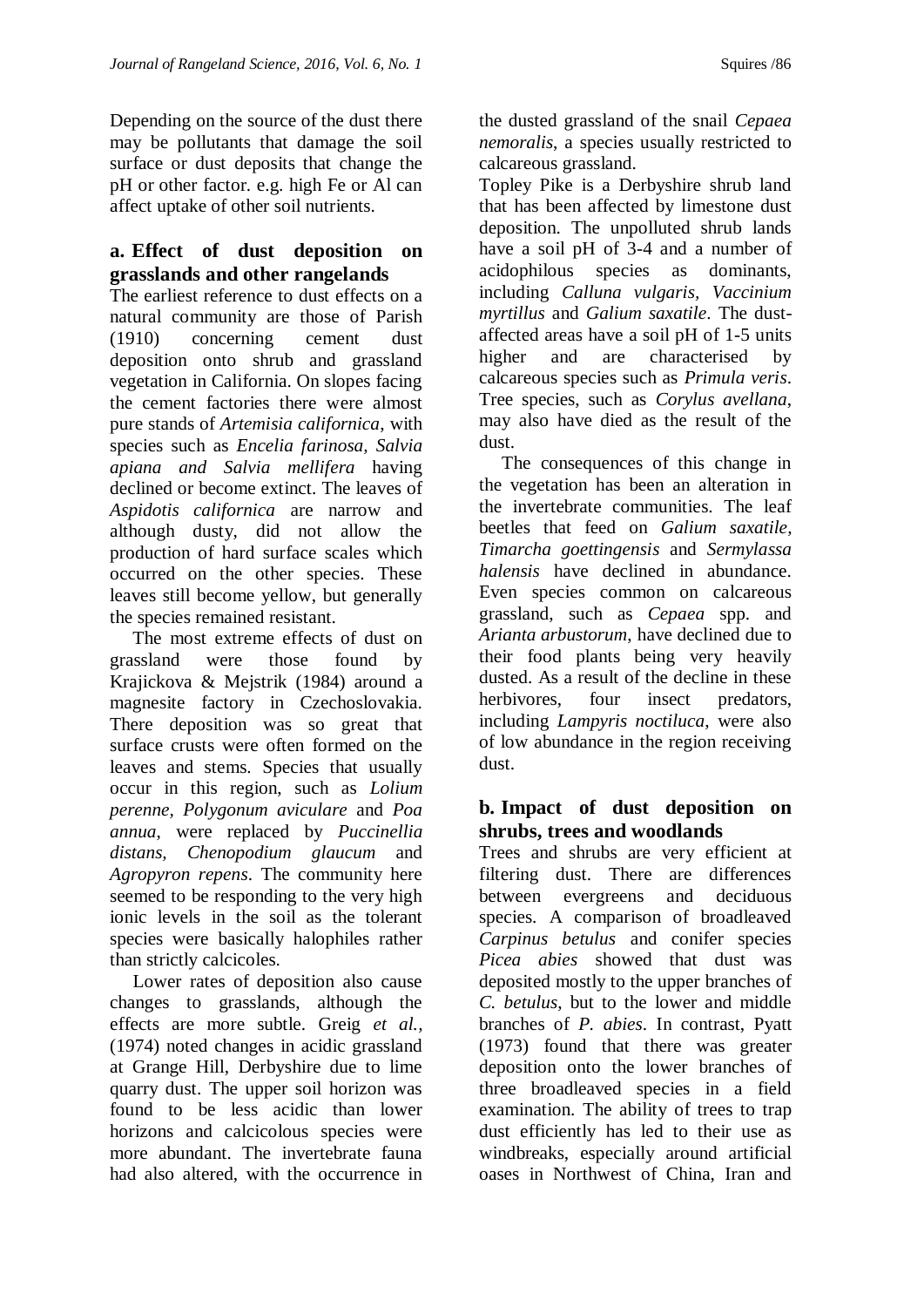elsewhere and for protection of vulnerable infrastructure.

 The level of dust on the leaf surface that is necessary to cause damage has been studied. Fluckiger (1979) found that, while  $1 \text{ mg cm}^{-2}$  of dust was necessary to cause a decrease in stomatal diffusive resistance in *Populus tremula*, only  $0.5$  mg cm<sup>-2</sup> was necessary to cause an increase in leaf temperature. Thompson *et al.* (1984) were only able to find effects on *Viburnum tinus* with deposition rates of 5 g m<sup>2</sup> d  $\sim$ .

 It is not certain how important some of the physiological responses described above are for the long-term health of the trees but what is known is that through a combination of mechanisms (see above) the structure and function of a plant community and the accompanying biota can change.

## **c. Affect of dust on Terricolous cryptogams**

Cryptogams are terricolous species, mainly lichen-based but mosses and liverworts and cyanobacteria (blue-green algae), green algae and fungi are involved (Eldridge, 1993) and may either be affected directly by the deposited dust, or there may be an indirect effect via changes in soil chemistry.

 Road dust was found to kill lichens along a dirt road in Alaska (Walker & Everett, 1987). Sensitive terricolous species included *Cladonia* spp., *Peltigera* spp., *Cetraria* spp. and *Stereocaulon* spp.

 The diffuse growth form of many crypotams is thought to be efficient at trapping dust particles and some species have been found to incorporate dust into the thalli as they grow (Garty & Delarea, 1987). Direct effects are likely to be most important for these terricolous species, which normally receive most of their nutrient input directly from the atmosphere. Dust could either shade them or adversely alter the chemistry of the cell wall exchange sites and so affect nutrient uptake.

# **Case study of a dust-affected oak woodland in western Iran**

Western Iran borders Iraq is a region that is subject to severe dust storms from source materials originating in those neighbouring countries (Fig. 2).

 External dust is 95% of external origin. Iraq, Syria and Turkey have generated the largest amount of dust, respectively. The Tigris-Euphrates alluvial plain has been recognized as the main dust source in the Middle East. One of the main reasons for the occurrence of dust can be attributed to the dam constructed by Turkey on the rivers Tigris and Euphrates that impedes the flow of water downstream towards Iraq. The resulting drought and drying of wetlands and groves of Iraq due to loss of moisture has led to the formation of regional dust. Furthermore, marshes in Iraq acting as air filters have drained and their water has been transferred to other parts by means of some canals and this has destroyed marshes such as Hoorolazim.

 Other main causes of dust phenomenon in the region are drought, the invasion of western countries and its impact on the agriculture of Iraq and redirection of the rivers to Al-Anbar. The dust originating from this area can be transported over large distances because the dust particles from this area mainly consist of fine sediments from the Tigris and Euphrates rivers. Therefore, the dust storms from the Middle East also have important impacts on the neighbouring countries like Iran. The dust activities have intensified in the area in recent years, partly due to the development of the dam construction projects on Tigris and Euphrates rivers.

 Construction of new dams decrease the humidity and water content of soil in the downstream areas, which consequently lessen the threshold friction velocity of the soil and its resistance against wind erosion.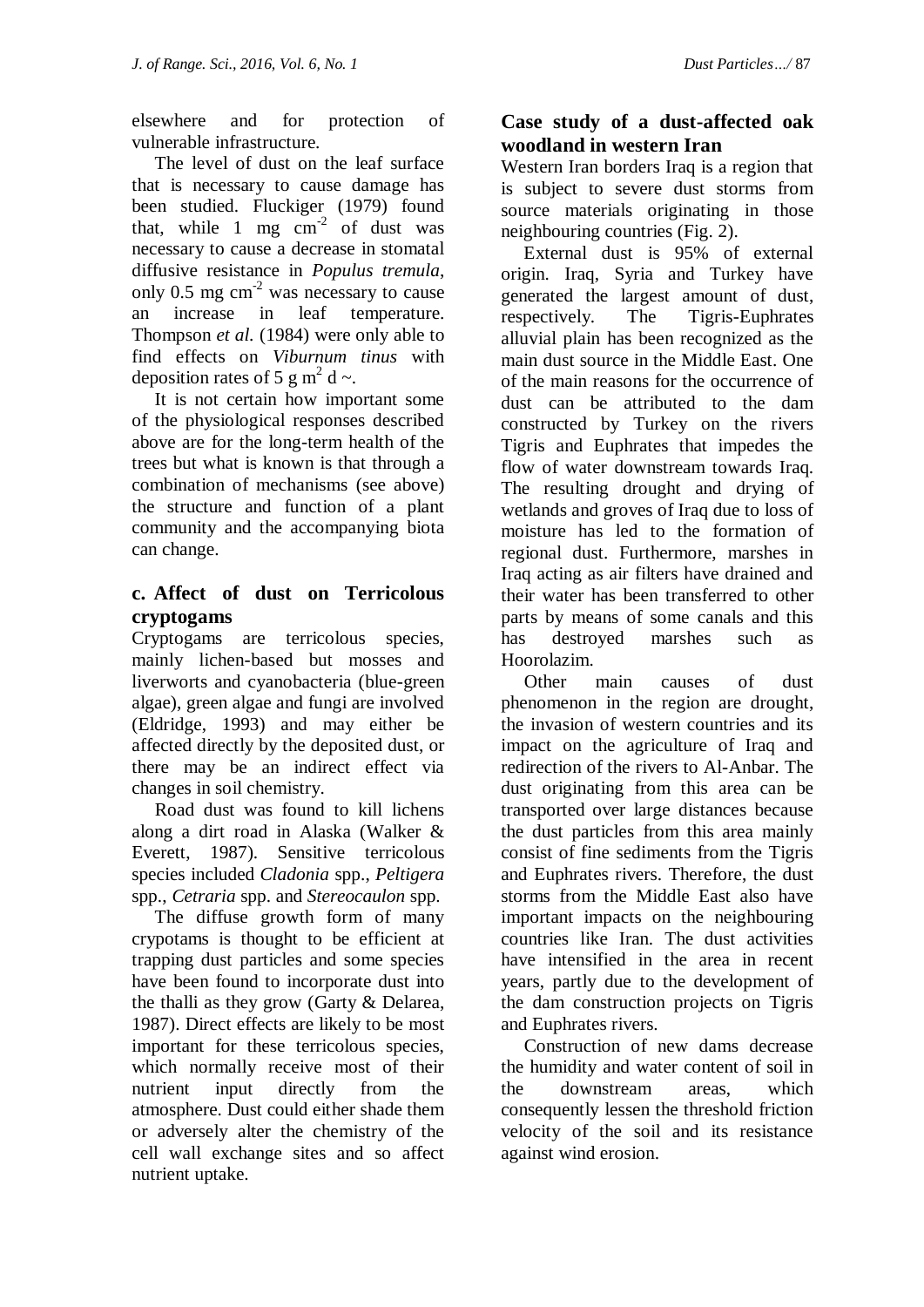

**Fig. 2.** Source of dust in the neighboring countries of Iran

Dust storms result from a convergence of atmospheric and surface conditions and these are often favourable to dust events in western  $\text{Iran}^1$ . The root cause is the damming of rivers in Turkey (Bastan *et al.,* 2013) that provide water to the Tigris-Euphrates system. As flows to Iraq and Syria were reduced, ground water recharge has diminished and riparian vegetation has died, exposing floodplains (comprising fine sediments) to the action of wind. Diversion of water westward to Al-Anbar for never completed projects within Iraq itself has led to land abandonment and created conditions favourable to dust entrainment. Al-Anbar is mainly a plain area covered with sand and clay with soil particles smaller than 0.05 mm that are susceptible to entrainment by winds that blows from west to east.

l

Over the past decades the situation has become more serious in some countries such as Iraq and Kuwait (Fig. 3). The disaster damages nearly 6 million hectares especially notable farmlands, residential and industrial areas. There is serious damage to field crops and horticultural production - especially in stone fruits like apricots and peach and in palm groves during budding and fruiting seasons. Natural woodlands dominated by deciduous Persian oak (*Quercus brantii*) and covering almost 1 million ha (Sagheb-Talebi *et al.,* 2004) are declining (as dust accumulation on leaves affecting their physiology (see above) Dust deposition on the soil surface affects the pH and the nutrient balance and also affects cryptogams and soil biota. Dust deposition can have adverse effects on ecosystems (McTainsh and Strong, 2007 and Okin, 2008). Dust loads on leaves are high because frequently there is dust deposition that exceeds 24 g/m. maximum Total Dust Fall (TDF) was

<sup>&</sup>lt;sup>1</sup>- More information including case studies, is available at the NRL Aerosol Website: http://www.nrlmry.navy.mil/aerosol/]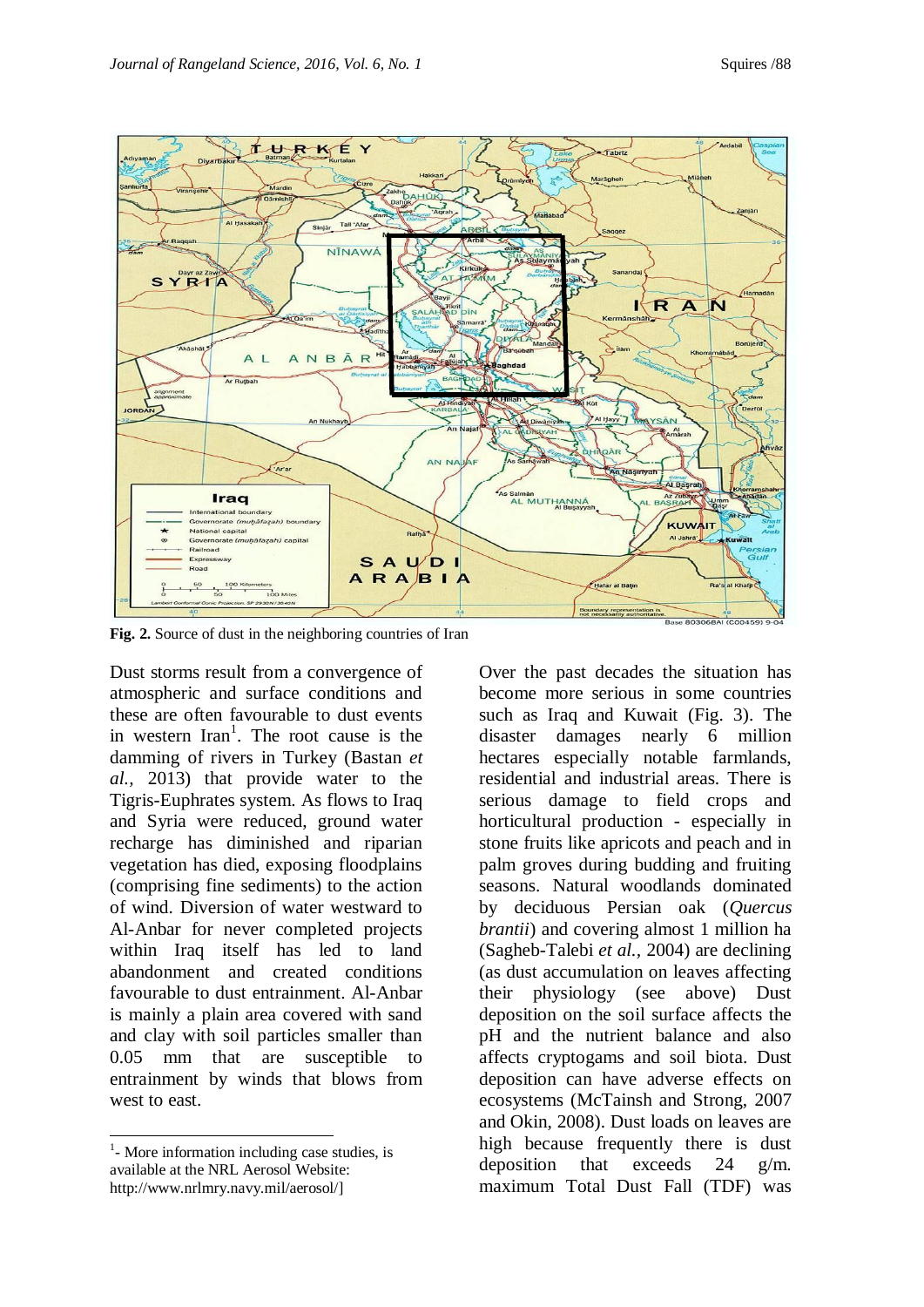24.42  $g/m^2$  month and the minimum 6.56  $g/m^2$  month (These values are higher than the standard for good air quality). The implications for the human population are also grave<sup>2</sup>. Dust-sand storms are believed to contribute to lung diseases like silicosis, caused by breathing in

small, airborne particles  $\langle 2.5 \text{ \mu m} \rangle$ . Particles larger than 10  $\mu$ m are inhalable but do not penetrate the respiratory system depth. These particles create problems for the upper respiratory tract. Generally, these particles have led to a

great concern on the terrestrial environment at local, regional and global scale Settle able particles usually have aerodynamic diameters of more than 10 µm. Dust fall, affects not only the air quality of cities, but also public health. Dusts and dust fall can lead to diseases such as tonsillitis, allergy, daily pneumonia, asthma and eye irritation. Dust events have been seen as a risk factor for daily hospitalization for respiratory and cardiovascular diseases.



**Fig. 3.** Monthly Frequency of Dust Storms in Iraq and Kuwait, by Visibility

#### **Conclusions**

Dust and sand storms are an increasingly common phenomena, even in places like Australia and western USA where the scourge of the 1930s was thought to be under control, but the everyday effects of dust deposition on the biota are persistent and insidious. It can lead to long term effects on the local ecology from shifts in species composition and diversity. The impact of dust particles and dust aerosols on biota deserve more attention from researchers. Observations of dust deposits on vegetation in regions prone to frequent and severe dust storms in western China,

western Iran and elsewhere show that the effects of dust on crops. Grassland, woodland, and cryptogam communities are particularly affected. Dust accumulation, especially on xerophytes that frequently are hirsute or have vesicles to assist in salt excretion, are affected by reduced rates of photosynthesis, respiration and transpiration.

 $\overline{a}$ 

http://www.epa.gov/region07/air/quality/pmhealth .htm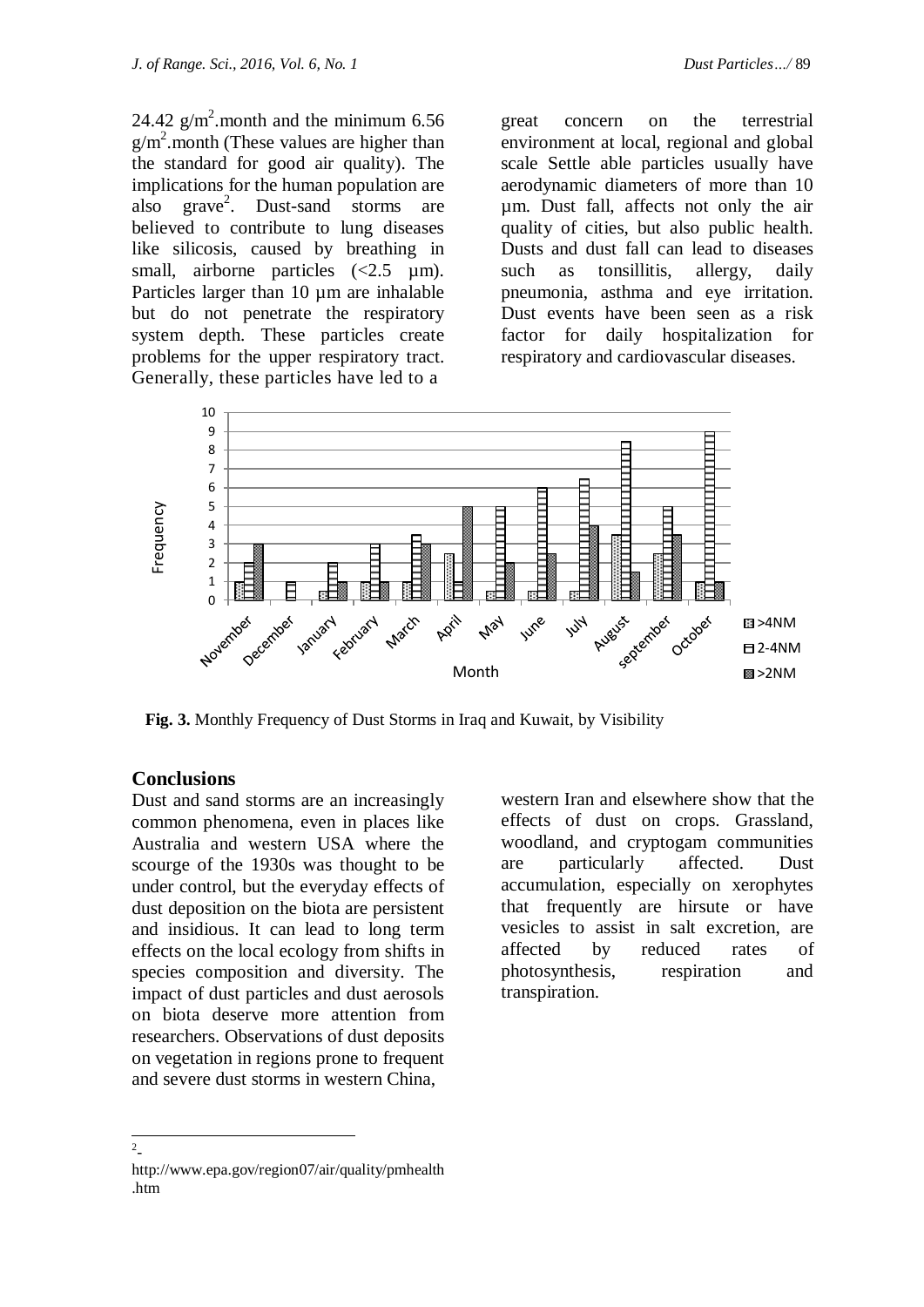#### **Literature Cited**

- Arslan, M. & Boybay, M., 1990. A study on the characterization of dust fall. *Atmosph. Environ*., 24A, 2667-71.
- Bastan, M., Abdollahi, F., Shokoufi, K., 2013. Analysis of Iran's dust emission with system dynamics methodology *Technical Jour. Engineering and Applied Sciences.* 2013-3-24: 3515-3524.
- [Chaturvedi,](http://link.springer.com/search?facet-author=%22R.+K.+Chaturvedi%22) RK., [Prasad,](http://link.springer.com/search?facet-author=%22Shikha+Prasad%22) S., [Rana,](http://link.springer.com/search?facet-author=%22Savita+Rana%22) S., Obaidullah, SM., [Pandey,](http://link.springer.com/search?facet-author=%22Vijay+Pandey%22)V. and [Singh,](http://link.springer.com/search?facet-author=%22Hema+Singh%22) H., 2013. Effect of dust load on the leaf attributes of the tree species growing along the roadside. *[Environmental Monitoring and Assessment.](http://link.springer.com/journal/10661)* 185 (1): 383-391.
- Davison, A. W. and Blakemore, J., 1976. Effects of air pollution on plants. pp. 209-10 In: T.A. Mansfield (Ed.), Cambridge University Press, Cambridge, UK.
- Eldridge, D. J., 1993. Cryptogams cover and soil surface condition effects on hydrology on a semi-arid woodland soil. *Arid Soil Research and Rehabilitation*. 7:203-217.
- Farmer, AM.,1993. The effects of dust on vegetation-a review. *[Environ Pollut.](http://www.ncbi.nlm.nih.gov/pubmed/15091915)* 79(1): 63- 75.
- Fluckiger, W., 1979. The relationship between stomatal diffusive resistance and various applied particle sizes on leaf surfaces. Z. Pflanzenphysiol. 91:173-5.
- Garty, J., Delarea, J., 1987. Some initial stages in the formation of epilithic crustose lichens in nature: a SEM study. Symbiosis 3:49-56.
- Greig, J. K., Bokhari, N., Armbrust, D. V. and Anderson, L. C., 1974. Residual effects of wind and sandblast-damage on tomato plants at different stages of development. *Jour. Am Soc. Hort. Sci*. 99: 530- 534.
- Heshmati, G. A., 2014. Successful Biological methods for combating desertification on degraded areas of China. pp. Xx In: G.A., Heshmati and V. Squires (eds.). *Combating Desertification in Asia, Africa and the Middle East: Proven Practices.* Springer, Dordrecht.
- Krajickova & Mejstrik. 1984. The effect of fly ash particles on the plugging of stomata. *Envir. Poll*. 36:83-93.
- McTainsh, G. and Strong, C., 2007. The role of Aeolian dust in ecosystems. Geomorphology 89: 39-54.
- Okin, Gerigory S., 2008. A new model of wind erosion in the presence of vegetation. *Jour.*

*Geophysical Research.* Volume 113: Issue F02810, pp:1-11. DOI: 10.1029/2007JF000758

- Olorvsky, N., and Olorvsky, L., 2000. White Sandstorms in Central Asia *pp. 169-201* In; Yang Youlin, Victor Squires and Lu Qi (eds)*.*  Global Alarm: Dust and Sand Storms from the World's Drylands UN, Beijing.
- Parish, S.B., 1910. The effect of cement dust on citrus trees. *Plant World* 13(12): 288-291.
- Pyatt, F, B., 1973. Some aspects of plant contamination by particulate pollutants. *Int. Jour. Environ. Studies* 5: 215-220.
- Sagheb-Talebi, K. H., Sajedi, T. and Yazdian, F., 2004. *Forests of Iran*. Iran Research Institute of Forests and Rangelands (RIFR) Press, No: 1380–339, Tehran, PP. 27.
- Squires, V. R., 2000. Dust and Sandstorms: an Early Warning of Impending Disaster pp.15-24 In; Springer.
- Squires, V. R., 2001. [Physics, Mechanics and](http://www.unccd.int/publicinfo/duststorms/part1-eng.pdf)  [Processes of Dust and Sandstorms](http://www.unccd.int/publicinfo/duststorms/part1-eng.pdf) pp. xx In: Yang Youlin, Victor Squires and Lu Qi (eds)*.*  Global Alarm: Dust and Sand Storms from the World's Drylands UN, Beijing.
- Thompson, J. R., Mueller, P. W., Fluckiger, W. and Rutter, A. J., 1984. The effect of dust on photosynthesis and its significance for roadside plants. *Environmental Pollution (Series A)* 34:171-190.
- Van Jaarsveld, F., 2008. Characterising and mapping of wind transported sediment associated with open cast gypsum mining Master of Science Thesis, University of Stellenbosch 125 p. Stellenbosch, South Africa
- [Vardaka,](http://link.springer.com/search?facet-author=%22E.+Vardaka%22) E.[, Cook,](http://link.springer.com/search?facet-author=%22C.+M.+Cook%22) C. M., [Lanaras,](http://link.springer.com/search?facet-author=%22T.+Lanaras%22) T., [Sgardelis,](http://link.springer.com/search?facet-author=%22S.+P.+Sgardelis%22) S. P. and Pantis, [J. D.,](http://link.springer.com/search?facet-author=%22J.+D.+Pantis%22) 1995. Effect of dust from a limestone quarry on the photosynthesis of *Quercus coccifera*, an evergreen Schlerophyllous shrub. *[Bulletin of](http://link.springer.com/journal/128)  [Environmental Contamination and Toxicology](http://link.springer.com/journal/128)* 54(3): 414-419.
- Walker, D.A., and Everett, K. R., 1987. Road dust and its environmental impact on Alaskan taiga and tundra. *Arctic and Alpine Research*, 19: 479-489.
- Yang, Y., Squires, V. R. and Lu, Qi (eds), 2000*.*  Global Alarm: Dust and Sand Storms from the World's Drylands UN, Beijing.